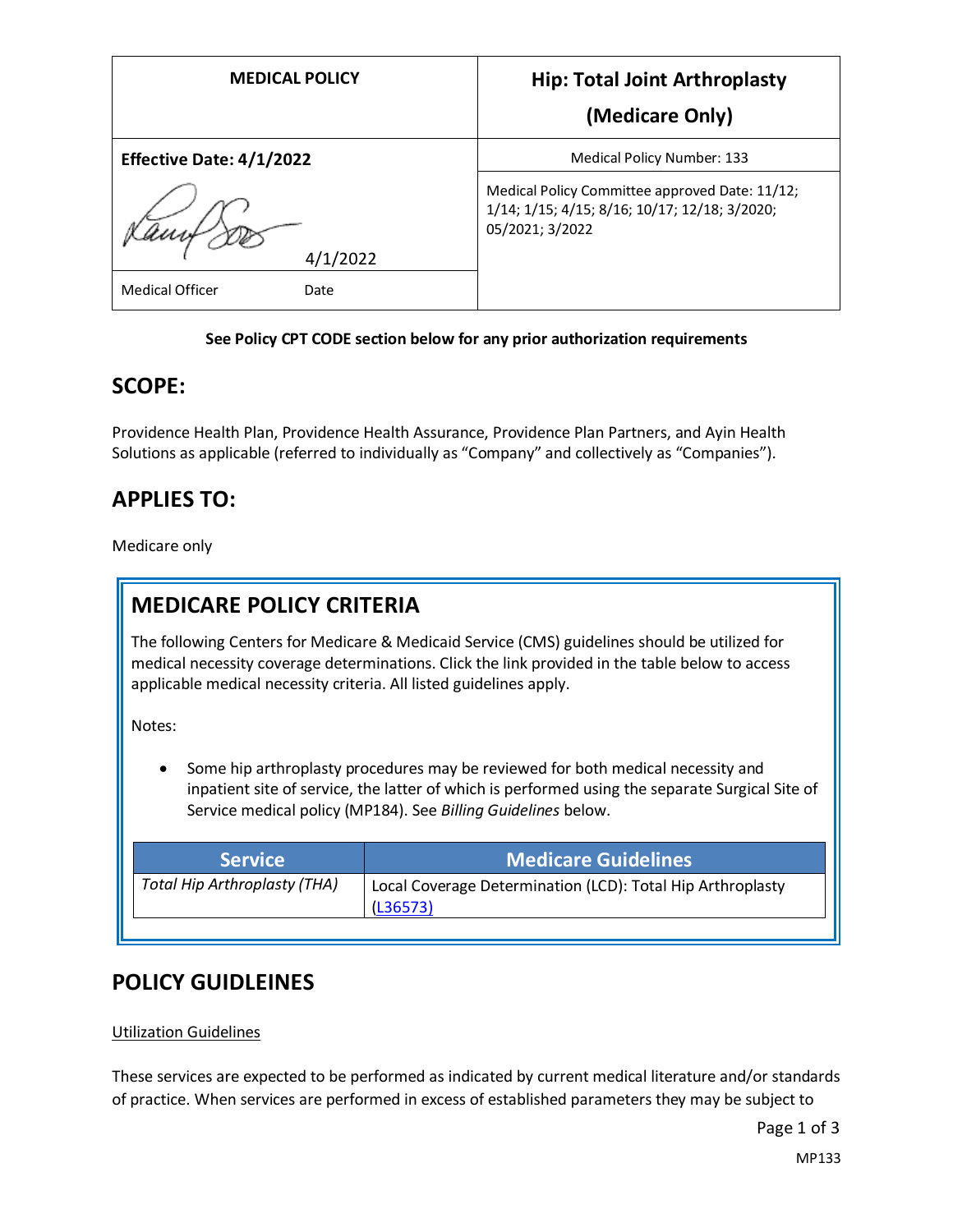**(Medicare Only)**

review for medical necessity.

The devices/implants utilized for total hip replacement surgeries are regulated by the FDA as medical devices. The devices used should be class II or class III devices that meet the requirements outlined in CFR 21, Chapter 1, subchapter H, Part 888.

### **BILLING GUIDELINES**

#### General

See associated local coverage article (LCA) for additional coding and billing guidance:

• LCA: Billing and Coding: Total Hip Arthroplasty ([A57684\)](https://www.cms.gov/medicare-coverage-database/details/article-details.aspx?articleId=57684)

#### Surgical Site of Service (SOS) Review

The LCA A57684 states, "Review of the medical record must indicate that inpatient hospital care was medically necessary, reasonable, and appropriate for the diagnosis and condition of the beneficiary at any time during the stay. The beneficiary must demonstrate signs and/or symptoms severe enough to warrant the need for medical care and must receive services of such intensity that they can be furnished safely and effectively only on an inpatient basis."

- **Separate SOS Review Required:** CPT code 27130 is **not** included on the Medicare Inpatient Only list. Therefore, in addition to general medical necessity review using this policy, CPT code 27130 may require inpatient site of service review, which is performed using criteria found in the separate *Surgical Site of Service* medical policy (MP184).
- **Separate SOS Review Not Required:** The remaining hip arthroplasty CPT codes require medical necessity review using criteria found in this Medicare medical policy, but they are **not** subject to the site of service policy criteria because they are included on the Medicare Inpatient Only list.

# **CPT CODES**

| <b>Medicare Only</b> |                                                                                                                                          |
|----------------------|------------------------------------------------------------------------------------------------------------------------------------------|
|                      | <b>Prior Authorization Required</b>                                                                                                      |
| 27130                | Arthroplasty, acetabular and proximal femoral prosthetic replacement (total hip<br>arthroplasty), with or without autograft or allograft |
| 27132                | Conversion of previous hip surgery to total hip arthroplasty, with or without autograft or<br>allograft                                  |
| 27134                | Revision of total hip arthroplasty; both components, with or without autograft or allograft                                              |